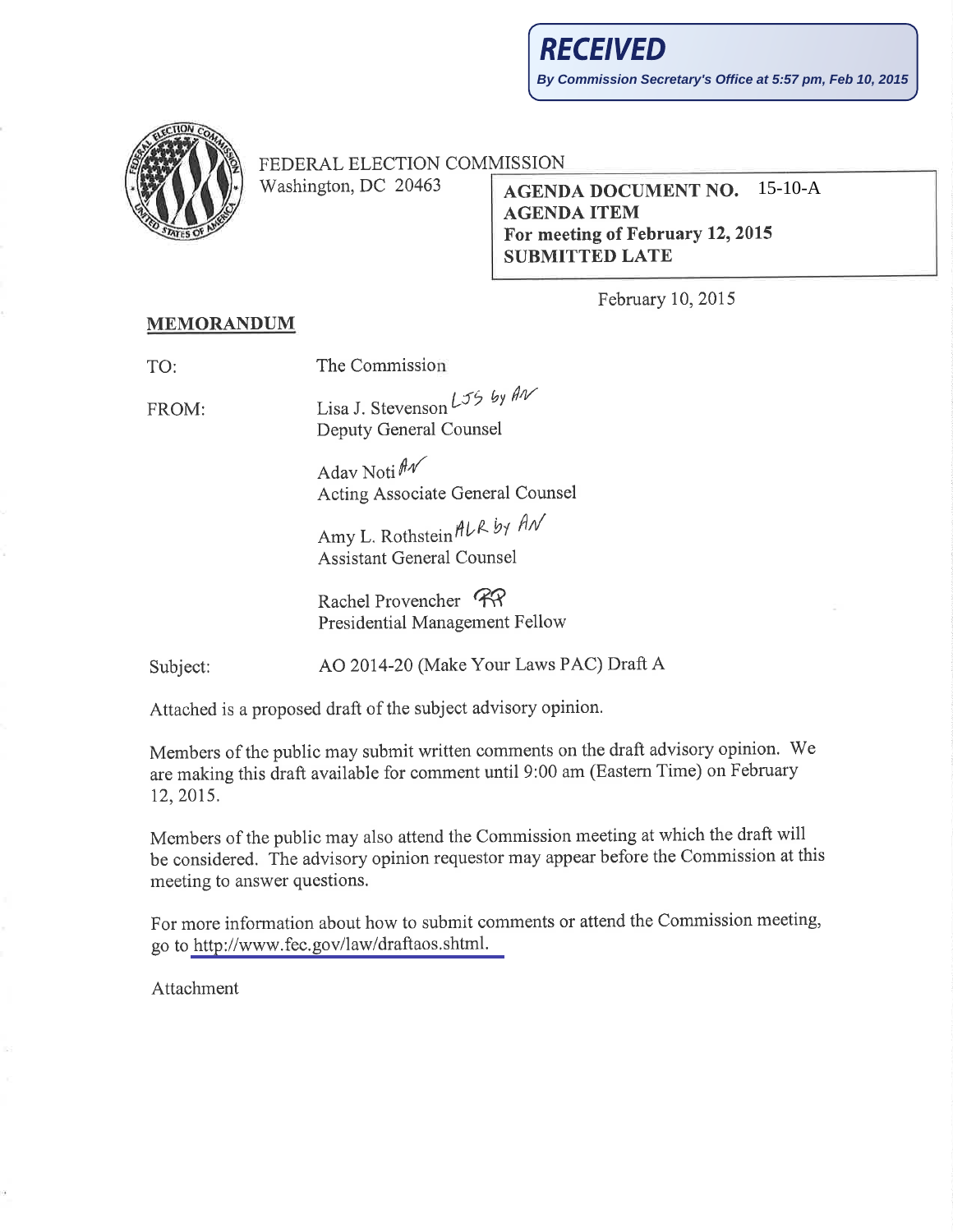| $\mathbf{1}$<br>$\mathfrak{2}$   | <b>ADVISORY OPINION 2014-20</b>                                                                                 |
|----------------------------------|-----------------------------------------------------------------------------------------------------------------|
| $\mathfrak{Z}$<br>$\overline{4}$ | Sai<br><b>DRAFT A</b>                                                                                           |
| 5                                | Make Your Laws PAC, Inc.                                                                                        |
| 6                                | c/o Nick Staddon, Secretary                                                                                     |
| 7                                | 122 Pinecrest Road<br>Durham, NC 27705                                                                          |
| $8\phantom{1}$<br>9              |                                                                                                                 |
| 10                               |                                                                                                                 |
| 11                               | Dear Sai:                                                                                                       |
| 12                               |                                                                                                                 |
| 13                               | We are responding to the advisory opinion request that you submitted on behalf of Make                          |
| 14                               | Your Laws PAC, Inc. concerning the application of the Federal Election Campaign Act, 52                         |
| 15                               | U.S.C. §§ 30101-46 (formerly 2 U.S.C. §§ 431-57) (the "Act"), and Commission regulations to                     |
| 16                               | volunteer services provided by foreign nationals. The Commission concludes that the requestor                   |
| 17                               | may accept uncompensated services from foreign national volunteers as proposed.                                 |
| 18                               | <b>Background</b>                                                                                               |
| 19                               | The facts presented in this advisory opinion are based on the requestor's advisory opinion                      |
| 20                               | request ("AOR") received on November 24, 2014.                                                                  |
| 21                               | The requestor is a nonconnected political committee. The requestor and two other                                |
| 22                               | entities (collectively, the "MYL Group") jointly own the rights to the code, design, graphics,                  |
| 23                               | trademarks, and trade dress <sup>1</sup> (collectively, "intellectual property") of the requestor's website and |
| 24                               | brand. Nearly all of the code is open source <sup>2</sup> and open-source licensed. <sup>3</sup>                |

<span id="page-1-0"></span><sup>&</sup>lt;sup>1</sup> The requestor describes "trade dress" as including branding and logos. AOR at 2.

<span id="page-1-1"></span><sup>&</sup>lt;sup>2</sup> The requestor describes "open source" to mean that the code is available online "for anyone to see." AOR at 2 n.2.

<span id="page-1-2"></span> According to the requestor, "[b]roadly speaking, this [open source license] means a copyright license that permits anyone to re-use software so long as they give credit and publish any derivative works under the same terms." AOR at 2 n.3; *see also Open Source License*, OPEN SOURCE INITIATIVE, http://opensource.org/licenses (last visited Dec. 14, 2014).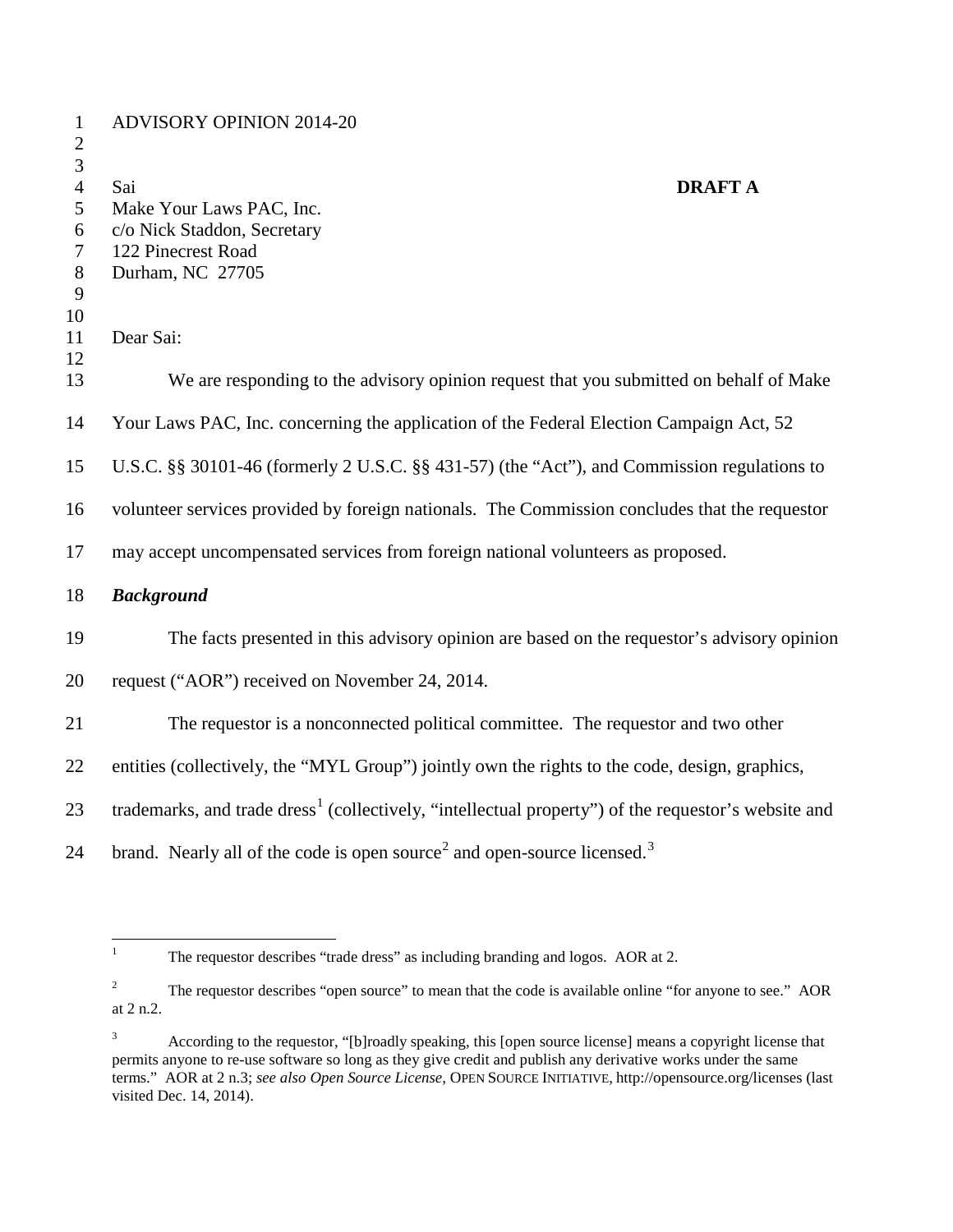| $\mathbf{1}$     | "To date, all services in creating the [intellectual property] have been provided by unpaid          |
|------------------|------------------------------------------------------------------------------------------------------|
| $\overline{2}$   | volunteers who are United States citizens." AOR at 2. The requestor states that when such            |
| $\mathfrak{Z}$   | services might result in the creation of intellectual property, the MYL Group asks volunteers to     |
| $\overline{4}$   | sign an intellectual property assignment to transfer all rights and ownership in the intellectual    |
| 5                | property to the MYL Group. The volunteers, however, receive a perpetual license from the             |
| $\boldsymbol{6}$ | MYL Group to use their work as they see fit, unless the MYL Group determines that there would        |
| $\tau$           | be an impact on its trademark or trade dress.                                                        |
| 8                | The requestor would like to accept the same kind of volunteer services from foreign                  |
| $\overline{9}$   | nationals as the MYL Group currently receives from United States citizens, and under the same        |
| 10               | terms. These services would be "primarily aimed at improving the MYL Group's code," among            |
| 11               | other things. AOR at 4. Because this code is open source "and <i>constantly</i> available for        |
| 12               | collaboration," the requestor expects to receive these services on an "ad hoc, continuous basis."    |
| 13               | <i>Id.</i> (emphasis in original). The requestor asks the Commission to assume that all requirements |
| 14               | of 52 U.S.C. § 30101(8)(B) and (9)(B) (formerly 2 U.S.C. § 431(8)(B) and (9)(B)) are met:            |
| 15               | "E.g. out of pocket costs such as printing, distribution, web hosting, etc. will be paid for by [the |
| 16               | requestor]; volunteers will not be 'compensated' by anyone but may use their own equipment           |
| 17               | (such as a laptop) in providing such services; [the requestor] will not act as an agent of any       |
| 18               | foreign national nor permit any foreign national to participate in its operations, make decisions    |
| 19               | regarding contributions or expenditures, etc" AOR at 3 n.6.                                          |
| 20               | <b>Question Presented</b>                                                                            |

 *May the requestor accept the assignment of any intellectual property in unpaid volunteer services performed by foreign nationals and provided in accordance with 52 U.S.C. § 30101(8)(B)(i) (formerly 2 U.S.C. § 431(8)(B)(i))?*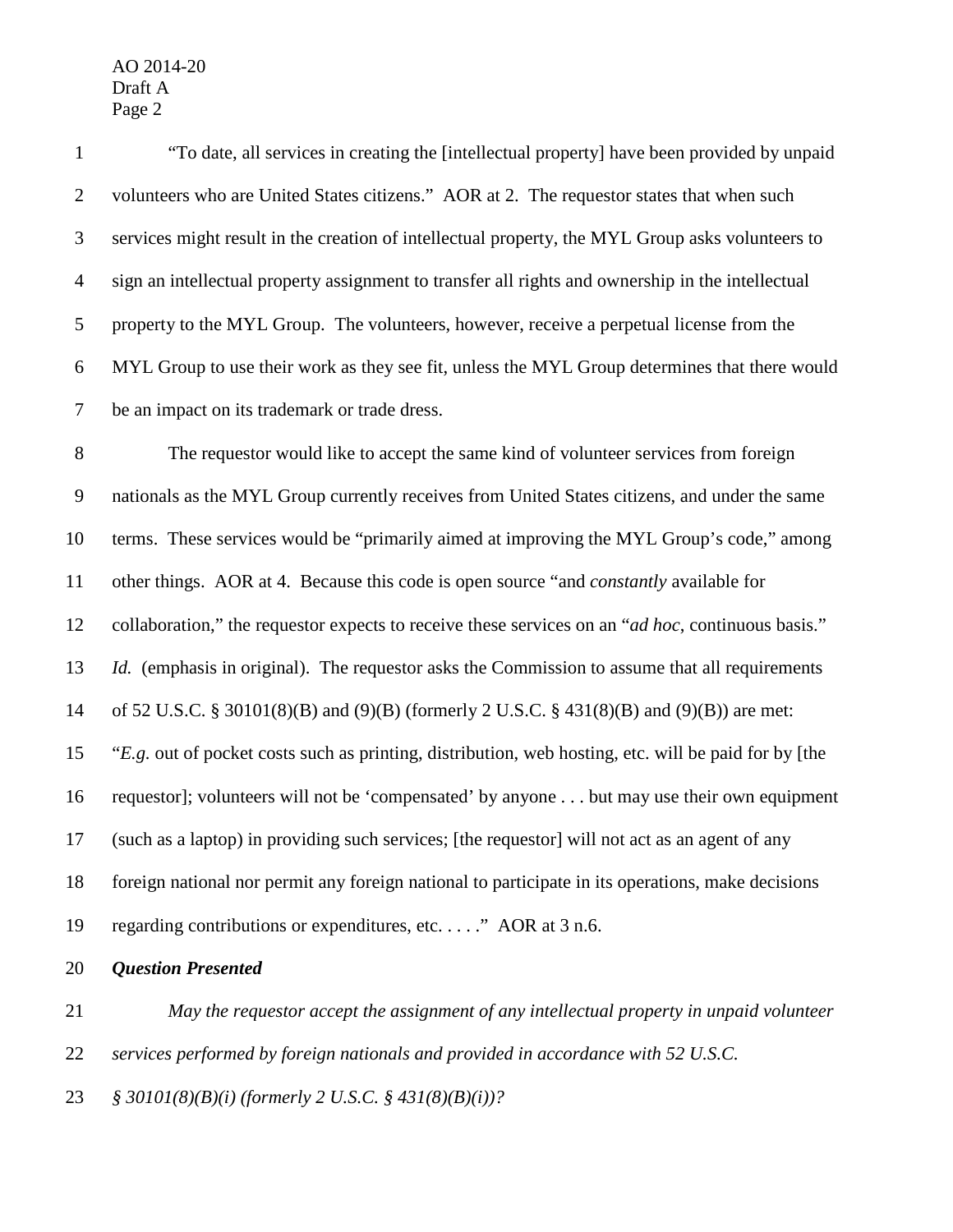## 1 *Legal Analysis and Conclusions*

2 Yes, the requestor may accept uncompensated services from foreign nationals as 3 proposed.

 The Act prohibits any foreign national from making a contribution in connection with a 5 federal election.<sup>[4](#page-3-0)</sup> 52 U.S.C. § 30121(a)(1)(A) (formerly 2 U.S.C. § 441e(a)(1)(A)); *see also* 11 C.F.R. § 110.20(b). The Act also prohibits any person from "solicit[ing], accept[ing], or receiv[ing]" such a contribution from a foreign national. 52 U.S.C. § 30121(a)(2) (formerly 2 U.S.C. § 441e(a)(2)); *see also* 11 C.F.R. § 110.20(g). Commission regulations provide that if an individual or group of individuals engages in "Internet activities" for the purpose of influencing a federal election, neither uncompensated personal services related to such activities nor the use of equipment or services for the 12 uncompensated activities are a "contribution."<sup>[5](#page-3-1)</sup> 11 C.F.R. § 100.94(a)(1)-(2). Commission regulations define "Internet activities" to include "creating, maintaining or hosting a Web site" and "any other form of communication distributed over the Internet." 11 C.F.R. § 100.94(b). The term "equipment and services" includes: "[c]omputers, software, Internet domain names, Internet Service Providers (ISP), and any other technology that is used to provide access to or use of the Internet." 11 C.F.R. § 100.94(c). In promulgating this exception, the Commission stated that it intended to include within the exception future advances in technology and

<span id="page-3-0"></span> <sup>4</sup> A "foreign national" is "an individual who is not a citizen of the United States or a national of the United States . . . and who is not lawfully admitted for permanent residence." 52 U.S.C. § 30121(b)(2) (formerly 2 U.S.C. § 441e(b)(2); *see also* 11 C.F.R. § 110.20(a)(3)(ii). In addition to barring foreign nationals from making contributions, section 30121 also prohibits foreign nationals from making any "donation of money or other thing of value . . . in connection with a . . . State  $\lceil$  or local election." 52 U.S.C. § 30121(a)(1)(A). Because the requestor is a federal committee, and because the request does not appear to contemplate any state or local election activity, this opinion does not address the application of section 30121 to volunteer services provided by foreign nationals in connection with nonfederal elections.

<span id="page-3-1"></span><sup>&</sup>lt;sup>5</sup> The exemption does not apply to certain types of payments, including payments for public communications. *See* 11 C.F.R. § 100.94(e)(1).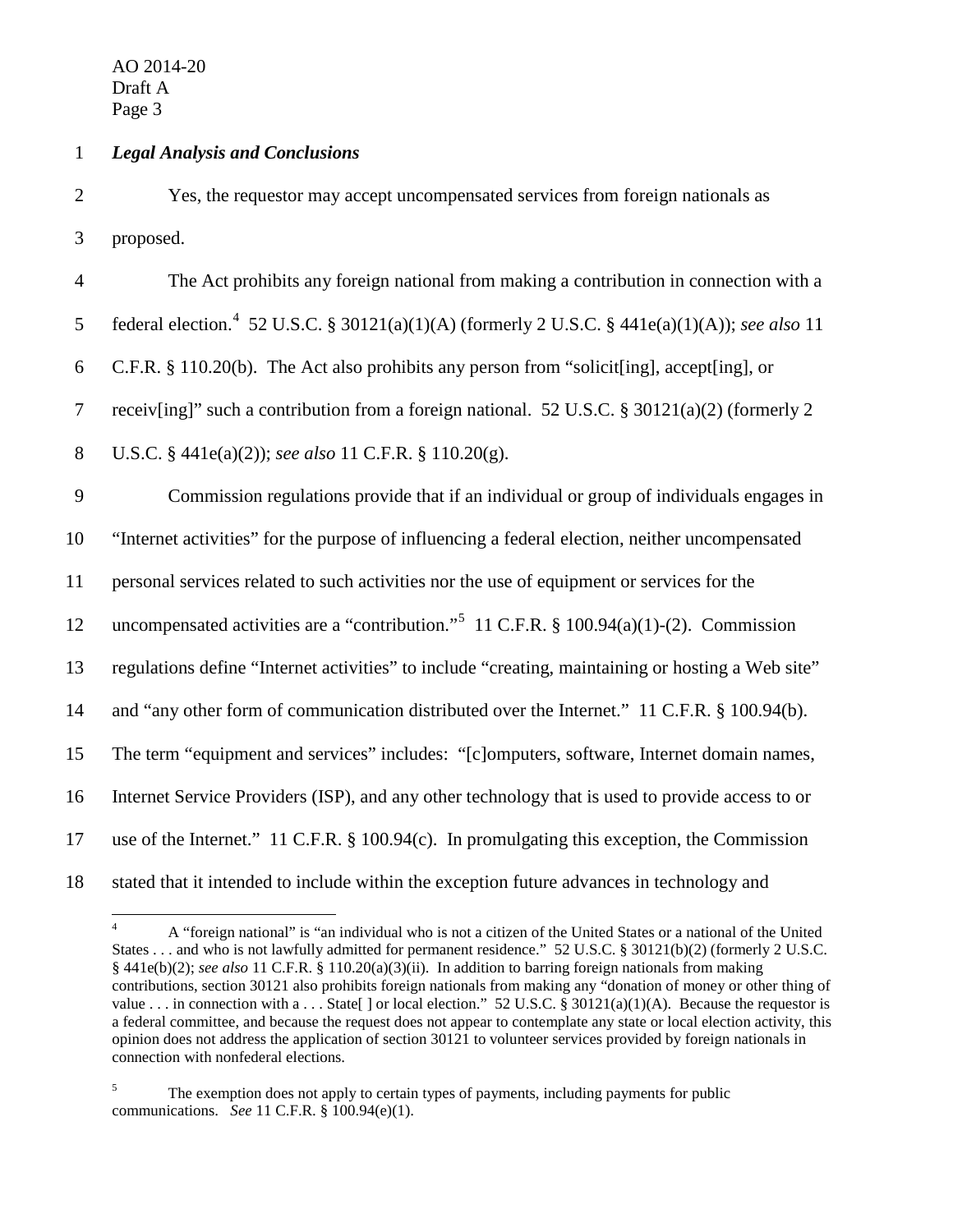innovations in computer equipment and services. Internet Communications, 71 Fed. Reg. 18589, 18605 (Apr. 12, 2006).

 The requestor indicates that foreign nationals would provide computer programming and related volunteer services that are primarily aimed at improving its website code, among other things. AOR at 4. Coding a website is inherently related to "creating, maintaining or hosting" a website. 11 C.F.R. § 100.94(b). Thus, the value of any individual's or group of individuals' uncompensated personal services to code or otherwise design the requestor's website and the value of any equipment and services that the individual or group uses for that purpose would not be a contribution. Accordingly, such services and equipment usage would not be prohibited contributions from foreign nationals.

11 The request does not make clear whether certain other proposed activities — such as those involving "trademarks" and "trade dress" — would be related to the requestor's website and would therefore constitute "internet activities" within the meaning of the Commission's regulations. Nonetheless, in addition to the specific exemption for internet activity, the Act and Commission regulations also provide more generally that the term "contribution" does not include "the value of services provided without compensation by any individual who volunteers on behalf of a candidate or political committee." 52 U.S.C. § 30101(8)(B)(i) (formerly 2 U.S.C. § 431(8)(B)(i)); *see also* 11 C.F.R. § 100.74. Applying this "volunteer services exception" in the context of foreign nationals, the Commission has concluded that a foreign national entertainer who performed without compensation at a candidate's fundraiser did not provide a contribution to that candidate. *See* Factual & Legal Analysis at 6, MUR 5987, 5995, and 6015 (Hillary Clinton For President) (Feb. 30, 2009), http://eqs.fec.gov/eqsdocsMUR/29044230266.pdf. Similarly, in Advisory Opinion 2004-26 (Weller), the Commission found that a foreign national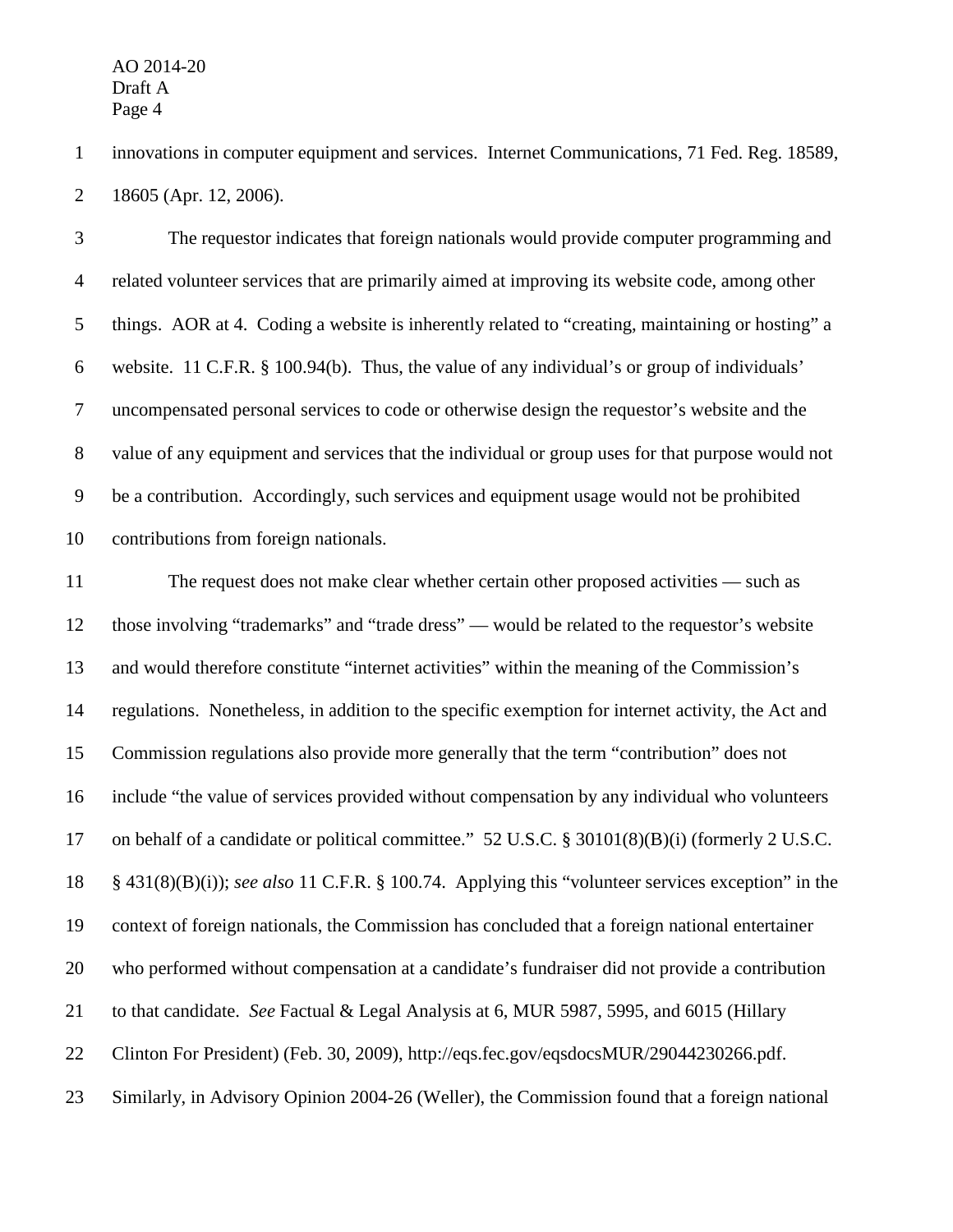would not provide a contribution to a candidate by participating without compensation in certain of the candidate's campaign-related activities, including the solicitation of contributions, attendance at political events, and meeting with the candidate and his campaign committee. Because the services would not be contributions, they would not be subject to the prohibition on contributions from foreign nationals. Advisory Opinion 2004-26 (Weller) at 2; *see also* Advisory Opinion 2007-22 (Hurysz) at 3 ("[T]he value of volunteer services provided to your campaign by Canadian nationals would not constitute a prohibited in-kind contribution to your campaign."); Advisory Opinion 1987-25 (Otaola) at 1 (concluding that foreign national's "work as a volunteer without compensation would not . . . result in a contribution to a candidate because the value of uncompensated volunteer services is specifically exempted from the definition of contribution under the Act"). For the same reasons, to the extent that a foreign national volunteers his or her uncompensated personal services to the requestor to help design the requestor's "trademarks" and "trade dress," the value of those services would not constitute an unlawful foreign national contribution because they are exempt from the definition of "contribution" under the volunteer services exemption.

 The fact that the requestor may obtain rights to intellectual property resulting from the foreign nationals' volunteer services does not change the result. As discussed above, the Commission has consistently interpreted the Act and Commission regulations as permitting foreign nationals to provide volunteer services to political committees. *See* Advisory Opinion 2004-26 (Weller) at 2 (finding that foreign nationals' uncompensated participation in campaign- related activities are not contributions); Advisory Opinion 2007-22 (Hurysz) at 3 (same); Advisory Opinion 1987-25 (Otaola) at 2 ("[A]ny individual, including a foreign national, may volunteer his or her uncompensated services to a candidate without making a contribution to that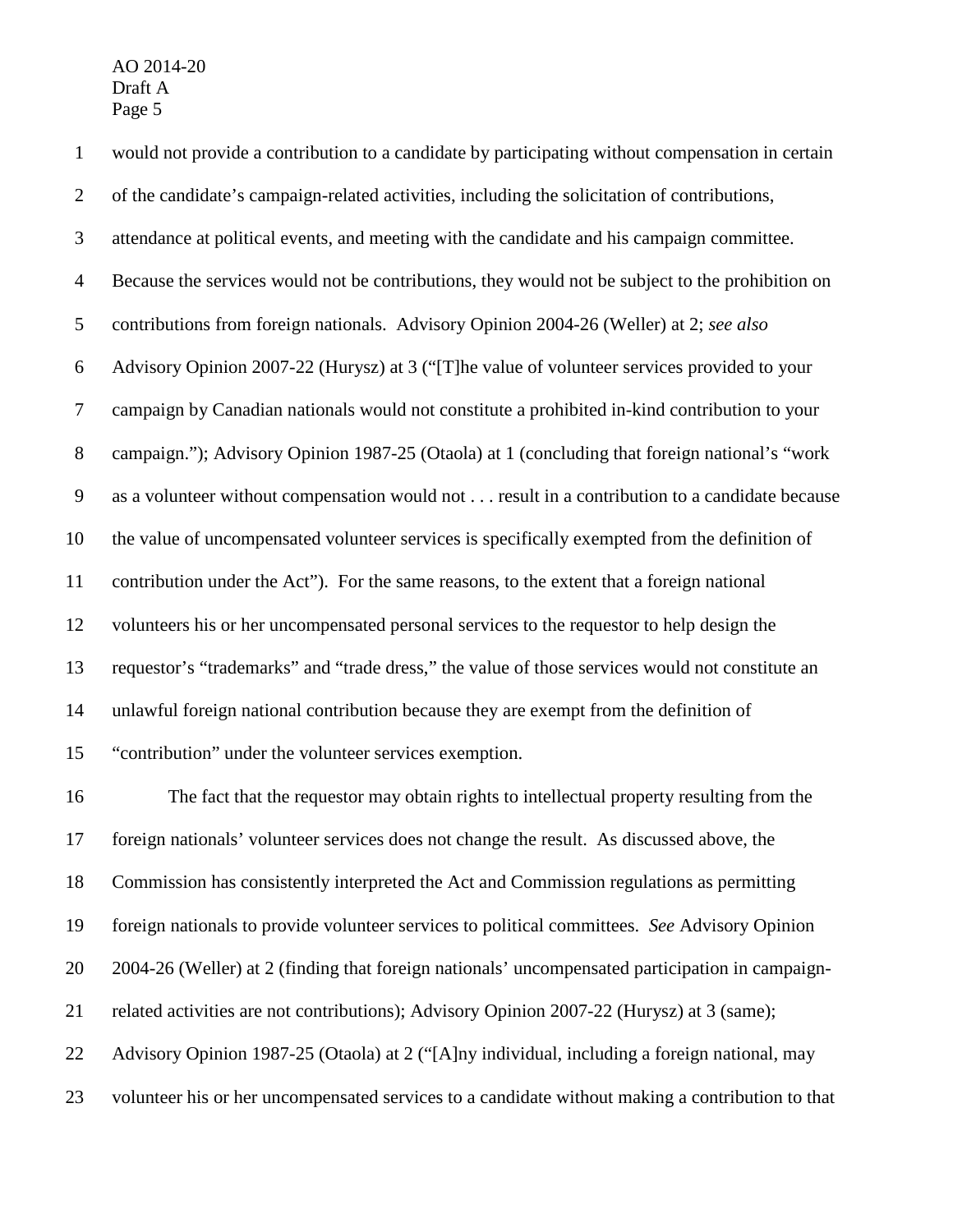candidate."). Most recently, in MURs 5987, 5996, and 6015 (Hillary Clinton For President), the Commission distinguished the provision of volunteer services by a foreign national from the creation and donation of a tangible good: Whereas the former is statutorily exempt from the definition of "contribution" and therefore permissible, the latter is a prohibited contribution because it is not "the type of uncompensated volunteer service that is specifically exempted from the definition of 'contribution'." *See* Factual & Legal Analysis at 3-5, MUR 5987, 5995, and 6015 (Hillary Clinton For President) (distinguishing Advisory Opinion 1981-51 (Metzenbaum), which concluded that foreign national's provision of original artwork to political committee would be prohibited contribution). Thus, because the requestor here proposes to receive only intangible benefits resulting from the provision of volunteer services by foreign nationals, the Commission concludes that the proposal would not result in a prohibited contribution.

 This response constitutes an advisory opinion concerning the application of the Act and Commission regulations to the specific transaction or activity set forth in your request. *See* 52 U.S.C. § 30108 (formerly 2 U.S.C. § 437f). The Commission emphasizes that, if there is a change in any of the facts or assumptions presented, and such facts or assumptions are material to a conclusion presented in this advisory opinion, then the requestor may not rely on that conclusion as support for its proposed activity. Any person involved in any specific transaction or activity that is indistinguishable in all its material aspects from the transaction or activity with respect to which this advisory opinion is rendered may rely on this advisory opinion. *See* 52 20 U.S.C. § 30108(c)(1)(B) (formerly 2 U.S.C. § 437f(c)(1)(B)). Please note that the analysis or conclusions in this advisory opinion may be affected by subsequent developments in the law including, but not limited to, statutes, regulations, advisory opinions, and case law. Any